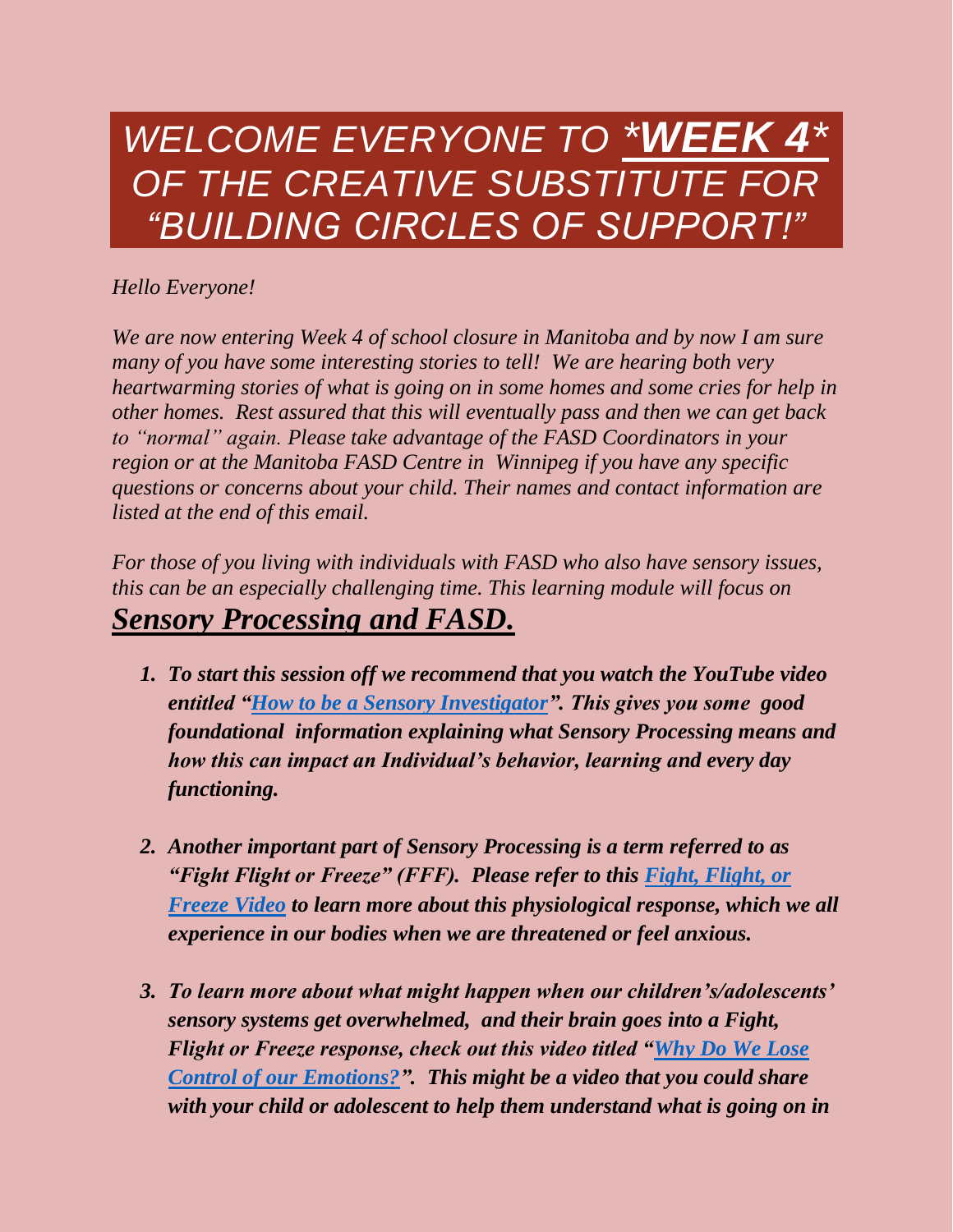*their brains during a meltdown or a "shut down". At the end of the video it also suggests some good strategies which can help the child/adolescent when they have an FFF response. It is important to note that an FFF response is a physiological response that happens quickly without conscious thought. It is a brain based bodily response that is meant to protect us. The individual with FASD might need a helper or mentor to help them utilize these strategies, rather than be expected to do this independently.* 

- *4. For educators, (parents you can look at it too!) check out the [short clip on](https://www.youtube.com/watch?v=YY9Ycksq0Qw)  [sensory processing challenges in the classroom as described by Myles](https://www.youtube.com/watch?v=YY9Ycksq0Qw)  [Himmelreich.](https://www.youtube.com/watch?v=YY9Ycksq0Qw)*
- *5. One way to support children and youth who have sensory processing challenges is to develop a "Calming Space" that they can use when they are becoming overwhelmed in their environment. A Calming Space is a designated space that the child or youth can retreat to when they are starting to feel overwhelmed or could use a break. It is not intended as a punishment space, and may include some sensory tools or calming activities that the child or youth can utilize in the space. Check out this handout for more ideas and information on [Calming Spaces.](https://rccinc.ca/wp-content/uploads/2020/04/Calming-Spaces-Handout.pdf)*
- *6. Kellsey Scheepers, the OT at the Manitoba FASD Centre, has put together some information on sensory processing that has been included at the bottom of this document ("Becoming a Sensory Detective and Reframing Your Child's Behaviour"). This handout provides information on sensory processing difficulties and breaks down each of the senses, explaining what behavior might look like if the brain is having difficulty processing information from that particular sense. She then gives some good sensory strategies or "Sensory Tools" to respond positively to that behavior and prevent it from occurring again. Additionally, she also challenges you as a teacher or caregiver to find the positive aspects in the child's unique sensory differences.*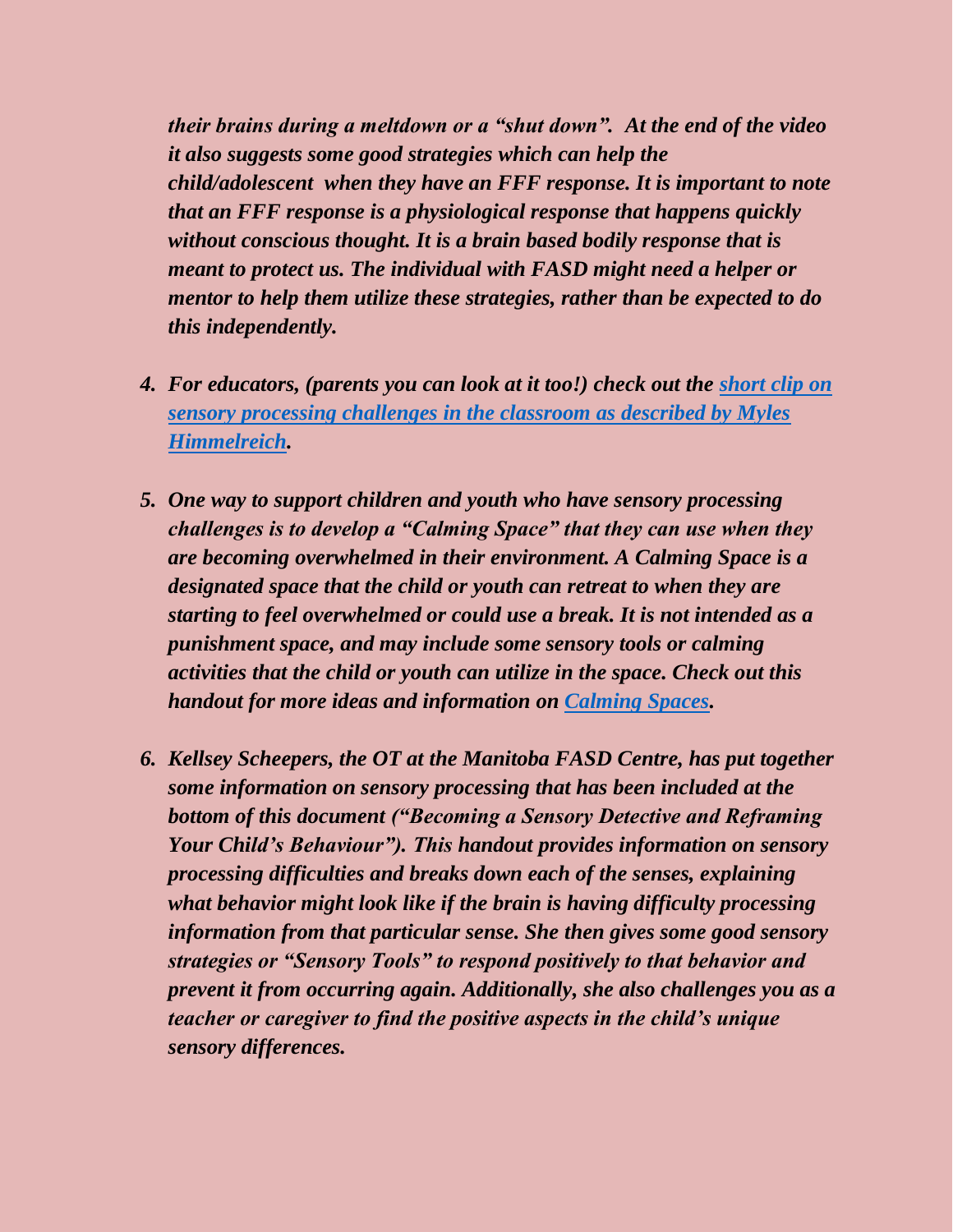We hope that some of these tools may help those of you who parent or support *children and youth with FASD who may have sensory processing challenges. Again, please feel free to reach out to the Coordinator or designated contact in your area if you have any questions and concerns at this time:*

| In Winnipeg                                                                                            | <b>Interlake Eastern RHA</b>                                                                   | <b>Prairie Mountain Health</b>                                                                   |
|--------------------------------------------------------------------------------------------------------|------------------------------------------------------------------------------------------------|--------------------------------------------------------------------------------------------------|
| <b>Dorothy Schwab (FASD Educator)</b><br>Phone: 204-258-6604<br><b>Email: dschwab@rccinc.ca</b>        | <b>Devon Ungurain (Beausejouer)</b><br>Phone: 204-268-7434<br><b>Email: dungurain@ierha.ca</b> | <b>Dawn Milne</b><br>Phone: 204-578-2487<br>Email: dmilne@pmh-mb.ca                              |
| Yumna Gill: (MB FASD Center Social Worker)<br>Phone: 204-258-6611<br>Email: ygill@rccinc.ca            | <b>Andrea Dell (Selkirk)</b><br>Phone: 204-785-7789<br>Email: adell@ierha.ca                   | <b>Twyla Gilroy (Dauphin)</b><br>Phone: 204-622-6223<br>Email: tgilroy@pmh-mb.ca                 |
| <b>Southern Health</b>                                                                                 | <b>Northern RHA</b>                                                                            | <b>Norway House Cree Nation</b>                                                                  |
| <b>Ashley Darling (Portage La Prairie)</b><br>Phone: 204-856-2044<br>Email: adarling@southernhealth.ca | Joanne Wyman (The Pas)<br>Phone: 204-623-9649)<br>Email: jwyman@nrha.ca                        | <b>Lucy Muswagon (Norway</b><br>House)<br>Phone: 204-359-6704<br><b>Email: Imuswagon@nhcn.ca</b> |
| <b>Marijke Vonderbank (Steinbach)</b>                                                                  |                                                                                                |                                                                                                  |
| Phone: 204-346-7039                                                                                    |                                                                                                |                                                                                                  |
| Email: mvonderbank@southernhealth.ca                                                                   |                                                                                                |                                                                                                  |

*We look forward to sharing more resources with you next week!* 

## *Sincerely, -Manitoba FASD Center and FASD Network*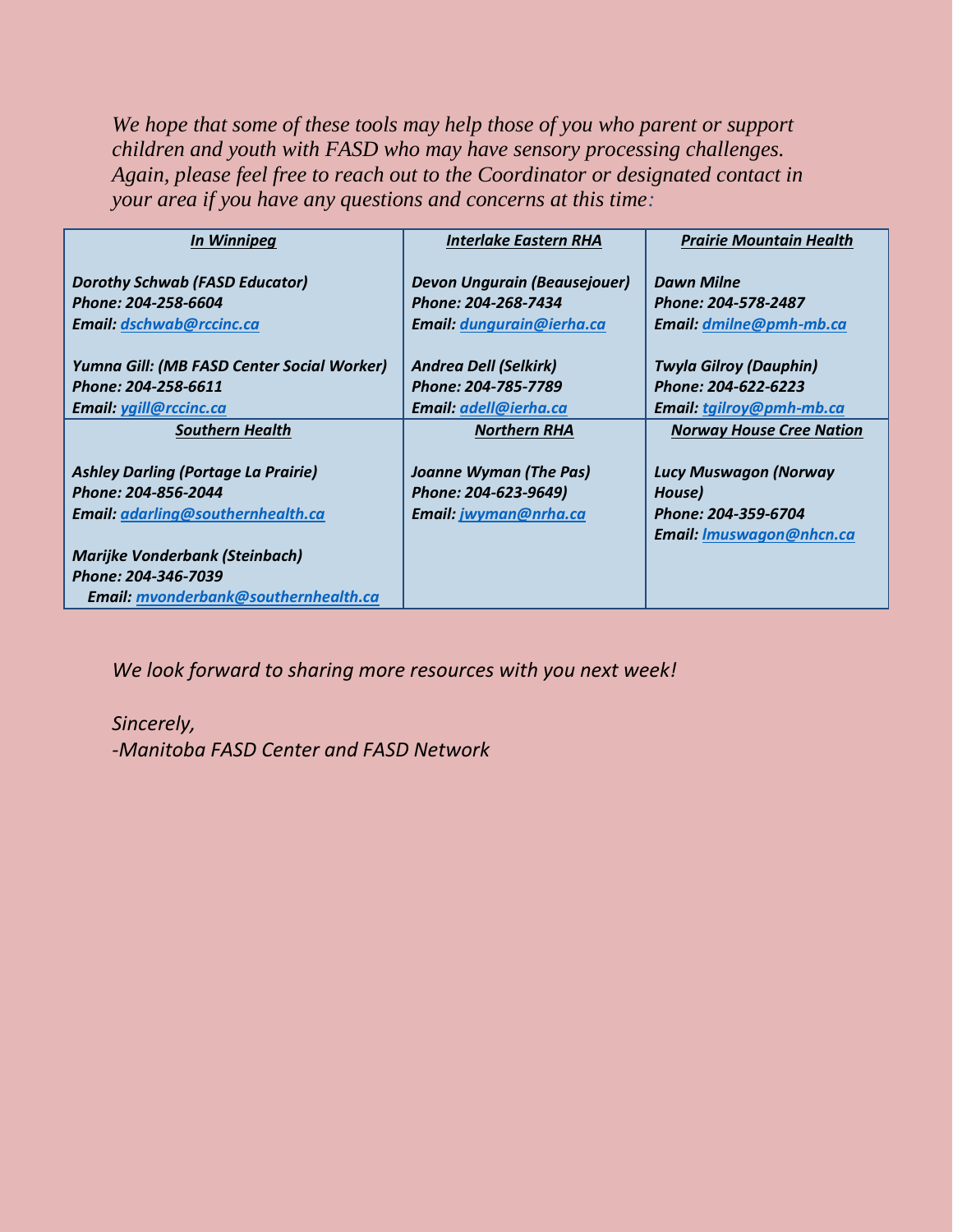

**Specialized Services** for Children & Youth **Together Is Better** 

**Manitoba FASD Centre** Rehabilitation Centre for Children 1155 Notre Dame Ave. Winnipeg, MB R3E 3G1 PH: (204) 258-6600 Fax: (204) 258-6797

Becoming a Sensory Detective and Reframing Your Child's Behavior "A child's behavior is a form of communication"



## Find the positive in your child unique sensory differences!

Climbs on whatever they can Great explorer Always covers her ears Attentive to detail Always talking Story teller

Needs to touch everything He likes to explore with his hands Plays too rough Strong muscles, loves to engage Takes excessive risks Great partner for different activities Oblivious to messy hands Can have fun in the dirt and sand Seems lazy Super chill, reads/plays a game for forever!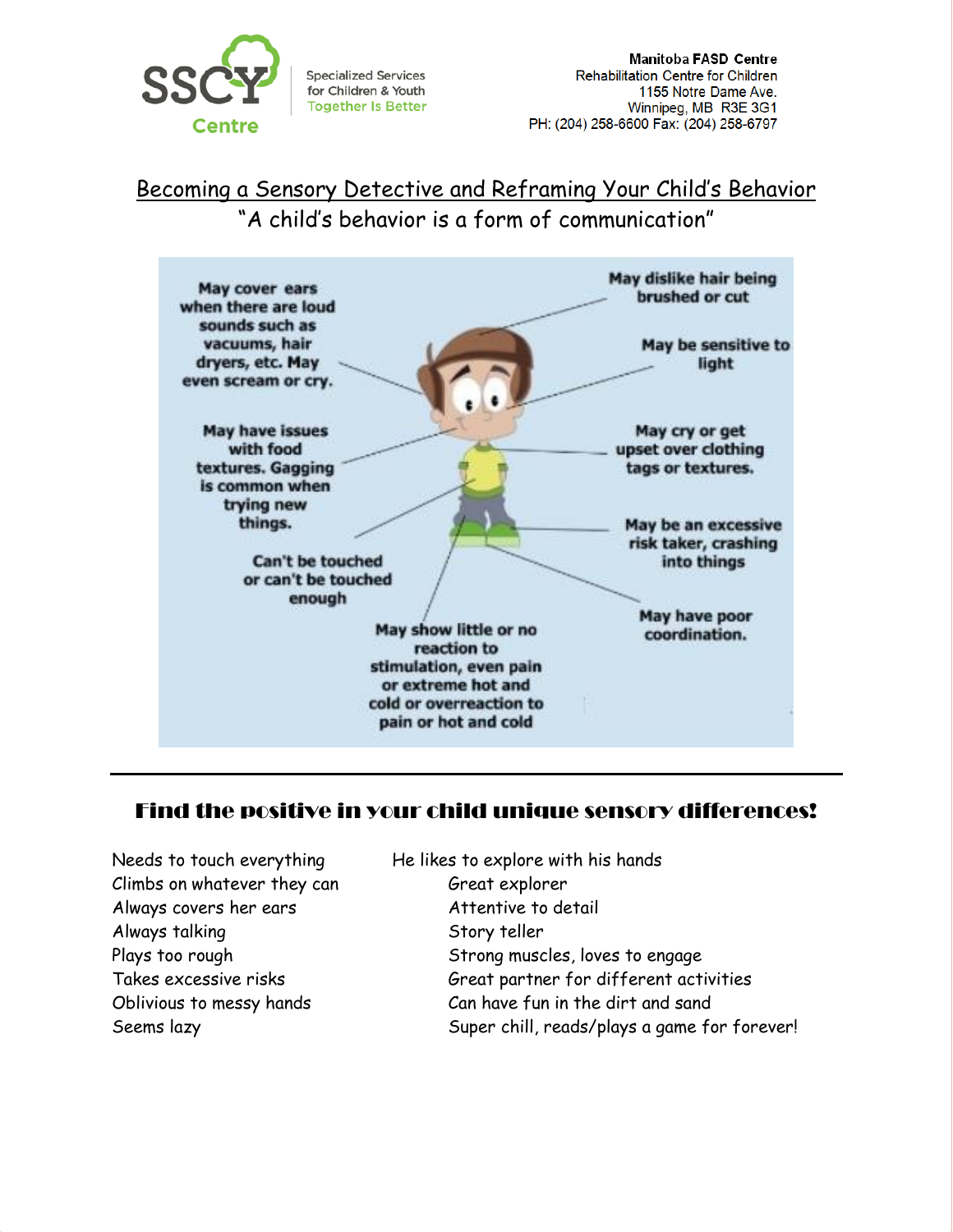

**Specialized Services** for Children & Youth **Together Is Better** 

Manitoba FASD Centre Rehabilitation Centre for Children 1155 Notre Dame Ave. Winnipeg, MB R3E 3G1 PH: (204) 258-6600 Fax: (204) 258-6797

Sensory processing differences are not "good/bad, right/wrong they just are." When caregivers and teachers can understand a child's brain based differences they can start to identify triggers and subsequently prevent some fight, flight and freeze responses.

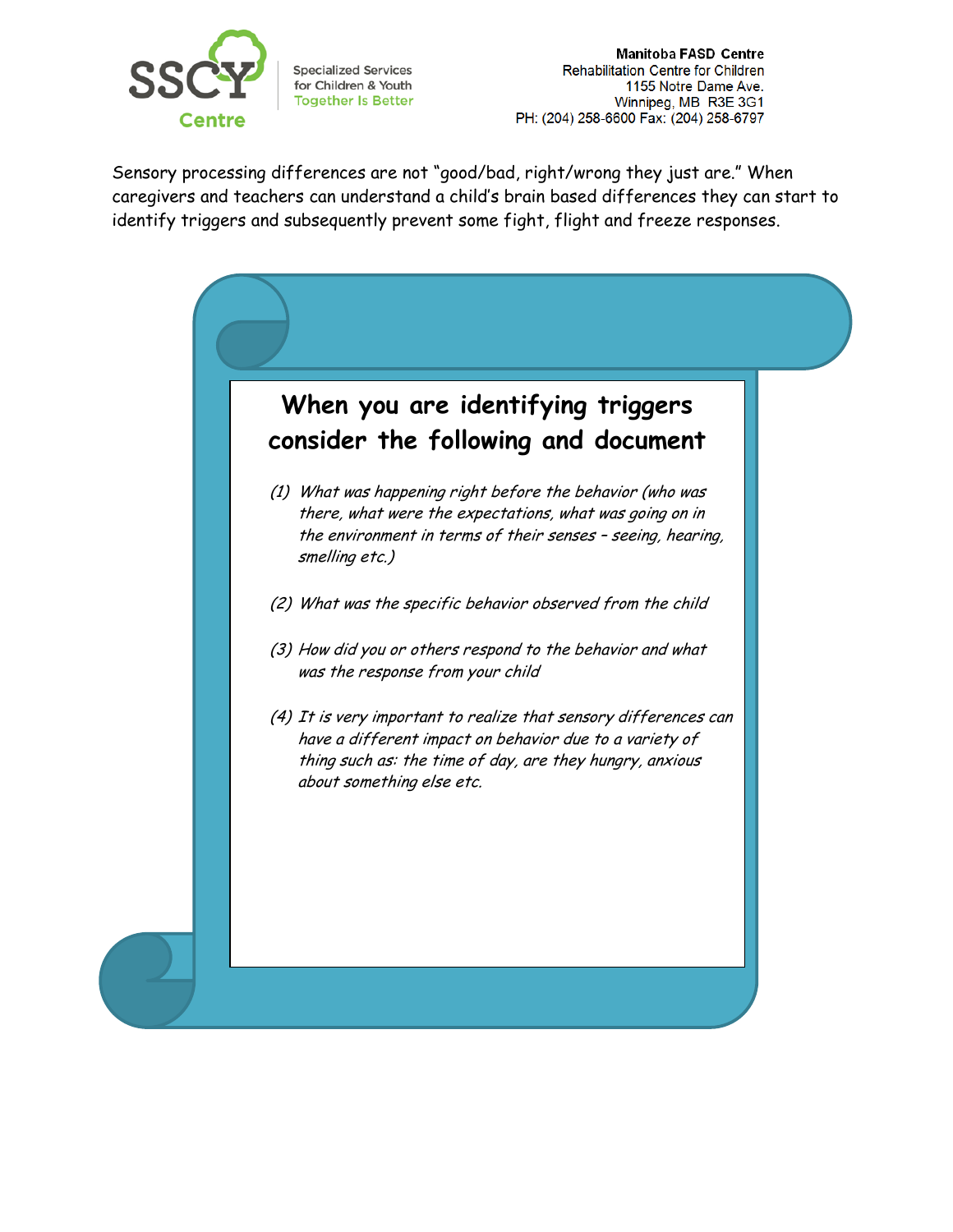

# **Becoming a "Sensory Detective" and Tools to Try**



### **Visual Sense (Eyes)**

- *Prefers to play or work in low lighting*
- *Bothered by bright lights, clutter/messiness*
- *Enjoys looking at visual details in objects or books*
- *Needs help finding things in busy/messy spaces*
- *Craves or loves flashing bright lights or frequent changes (iPads, watching sports, video games)*
- *Prefers or dislikes colors and patterns of clothing*
- *Watches people as they move around the room*
- *May miss written information*
- *Difficulty reading*



## **Visual Tools**

- Limit distractions: table divider, study carrel, curtains, hat, sun glasses, hoodie
- Turn off the T.V., music during periods of concentration
- Use natural light
- Be creative with spaces to work in(calming space, under a table, in a tent, in the library, outside)
- Keep spaces organized and free of clutter
- Use calming colors (e.g., blues, greens, pastel yellow, neutral tones)
- Slow moving objects are calming like lava lamps, bubble lamps, sand timers
- Use visual schedules and timers for better transitions
- Puzzles, Looking at photo books, looking at pictures in a book (e.g. Guiness World Record)
- Where's Waldo, Dot-to-Dots, Color by Numbers, Ball Mazes
- Glow in the dark sticks/bracelets, these can be lots of fun in the bath too
- **Becoming the dank sucks/braccicles, these can be lots of farming bath tools**<br>• Try not to shop during peak hours (less people = less visual stimuli)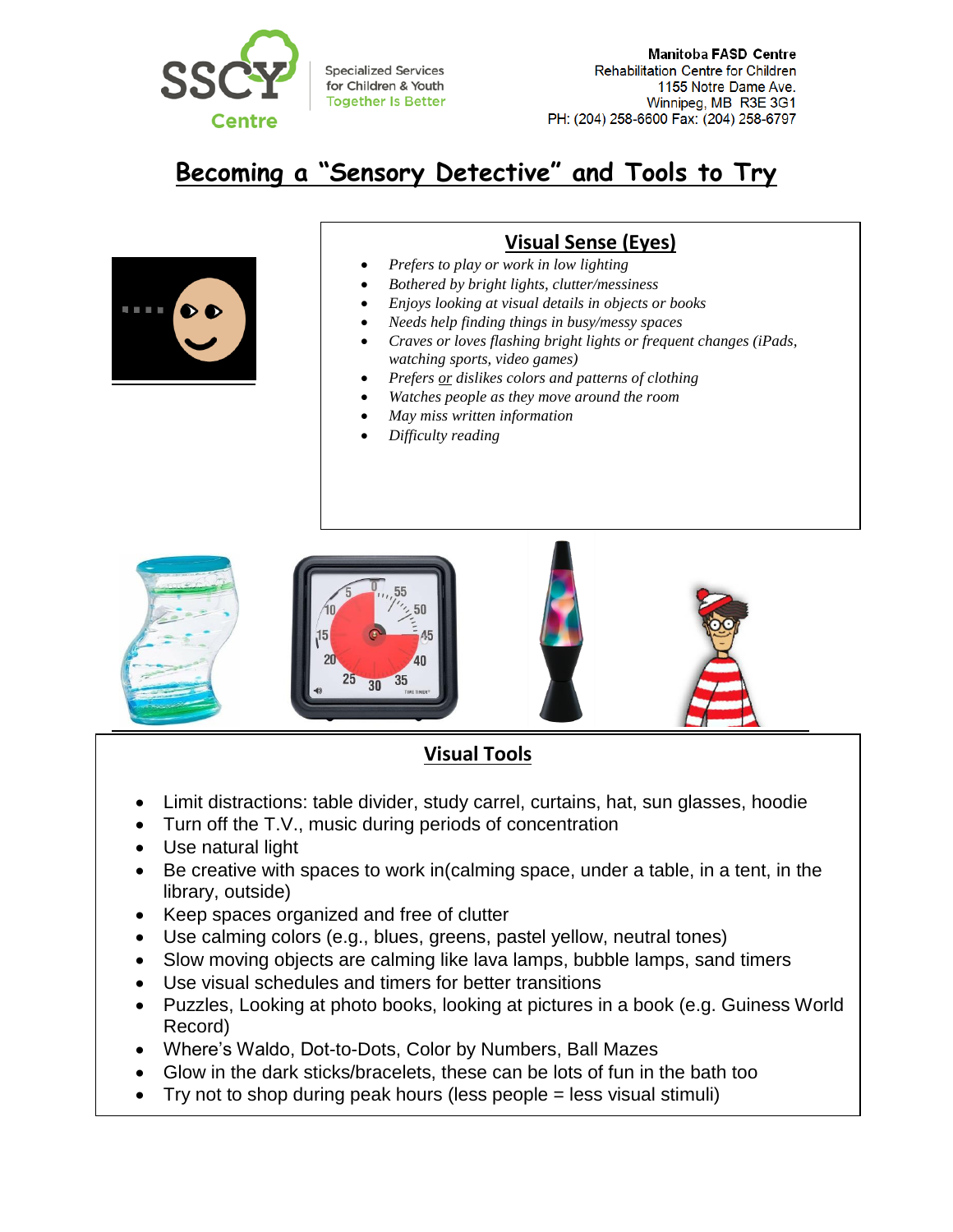

**Specialized Services** for Children & Youth **Together Is Better** 

# **Becoming a "Sensory Detective" and Tools to Try**



 $\overline{a}$ 

#### **Auditory Sense (Ears)**

- Gets upset with loud or sudden noises
- Covers their ears a lot
- Tells others to be quiets, turn the T.V. off or down
- Notices sounds others can ignore; easily distractible (e.g., clock ticking, hum of florescent light) making it really hard to be productive in a meaningful task
- Shuts down or gets upset in a loud or busy places, assemblies, large gatherings
- Oblivious to some sounds
- Has a difficult time working in groups when there is lots of talking



Talks very loudly

## **Ear Tools**

- Minimize extra noise when possible,
- Be proactive: prepare for (or avoid) fire drills, gym assemblies, shopping trips, family gatherings – have an escape plan
- Shop during less peak hours and/or do smaller shops to decrease the time spent in the store. Consider "click and collect" for groceries and online shopping when possible.
- Ear protectors or ear plugs for really loud environments or when they need to concentrate
- Soft rhythmical music with consistent beat
- Some children benefit from a constant white nosie to drown out all the other unpredictable noises for e.g. a fan, air cleaner, humidifier/dehumidifier, white noise Apps
- Find natural sounds
- **Becoming a Sensory Detective Sensory of Trying Serverse Serverse Serverse Serverse Serverse Serverse Serverse Serverse Serverse Serverse Serverse Serverse Serverse Serverse Serverse Serverse Serverse Serverse Serverse Ser**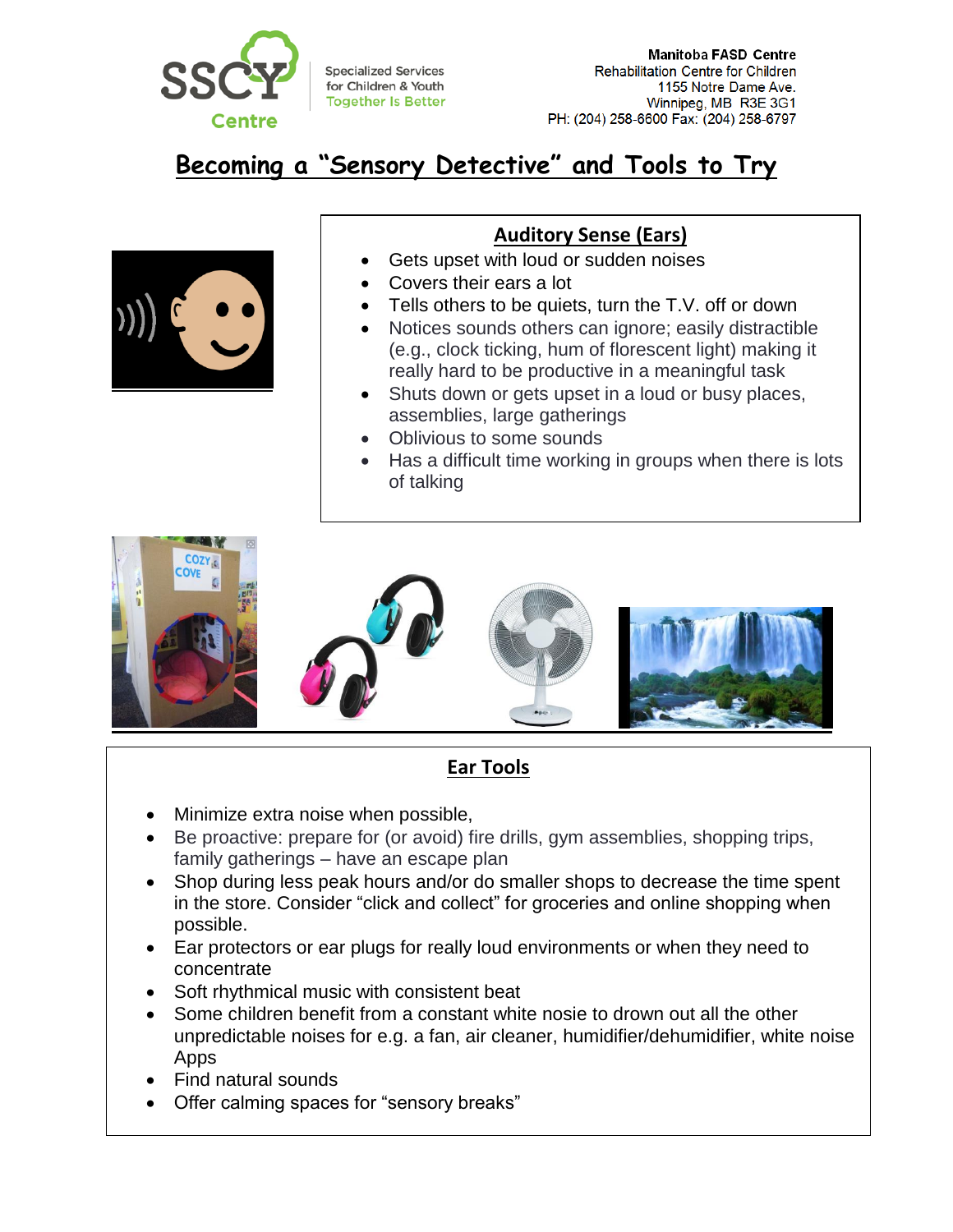

# **Becoming a "Sensory Detective" and Tools to Try**



#### **Oral Sense (Mouth)**

- Often chews / licks non-food items (e.g., pencils, sleeves, hair)
- Strong opinions re: taste, texture, temperature of food (e.g., sour, lumpy). Perceived as a picky eater.
- Drools more than you might expect for chronological age
- Chews, licks, smacks lips; chews on tongue
- Hates brushing teeth
- Gags easily
- Seeks out water breaks when restless
- Swallows food without chewing or overstuffs



#### **Mouth Tools**

- *Integrating mouth tools throughout the day can be calming and organizing! There are many ways to do this and some may be too intense for you but perfect for your child!*
- *Things to suck on: sugarless candies, frozen starbursts, smoothies, regular access to a water bottle with a straw, orange/lemon/grapefruit wedges, popsicles, frozen fruit bars, warheads, large sour soothers, suckers, fruit leather bars (skinny and/or thick), candy canes, lemon water, mentos*
- *Things that are chewy: gum (explore the different kinds and flavors of gum AND they may need more than one piece), granola, bagels, fruit leather, craisins/raisins, jerky, skittles, licorice/nibs*
- *Things that are crunchy: Crispers, Pretzels, carrots, celery, frozen grapes/strawberries dry cereal, nuts, popcorn, pickles, apples (alone, with cheese, with wow or peanut butter), toast*
- *Non-food items: chewlery, chew-safe tubing, coffee stir sticks, pencil toppers,*
- *Oral Activities: blowing bubbles, blowing cotton balls through a straw, harmonica, wazoo, playing "pass" with a marble by blowing it across the table or blowing the marble into a target, slide whistle, bendy/thin/thick/twisty straws, blowing a pinwheel, vibrating toothbrush*